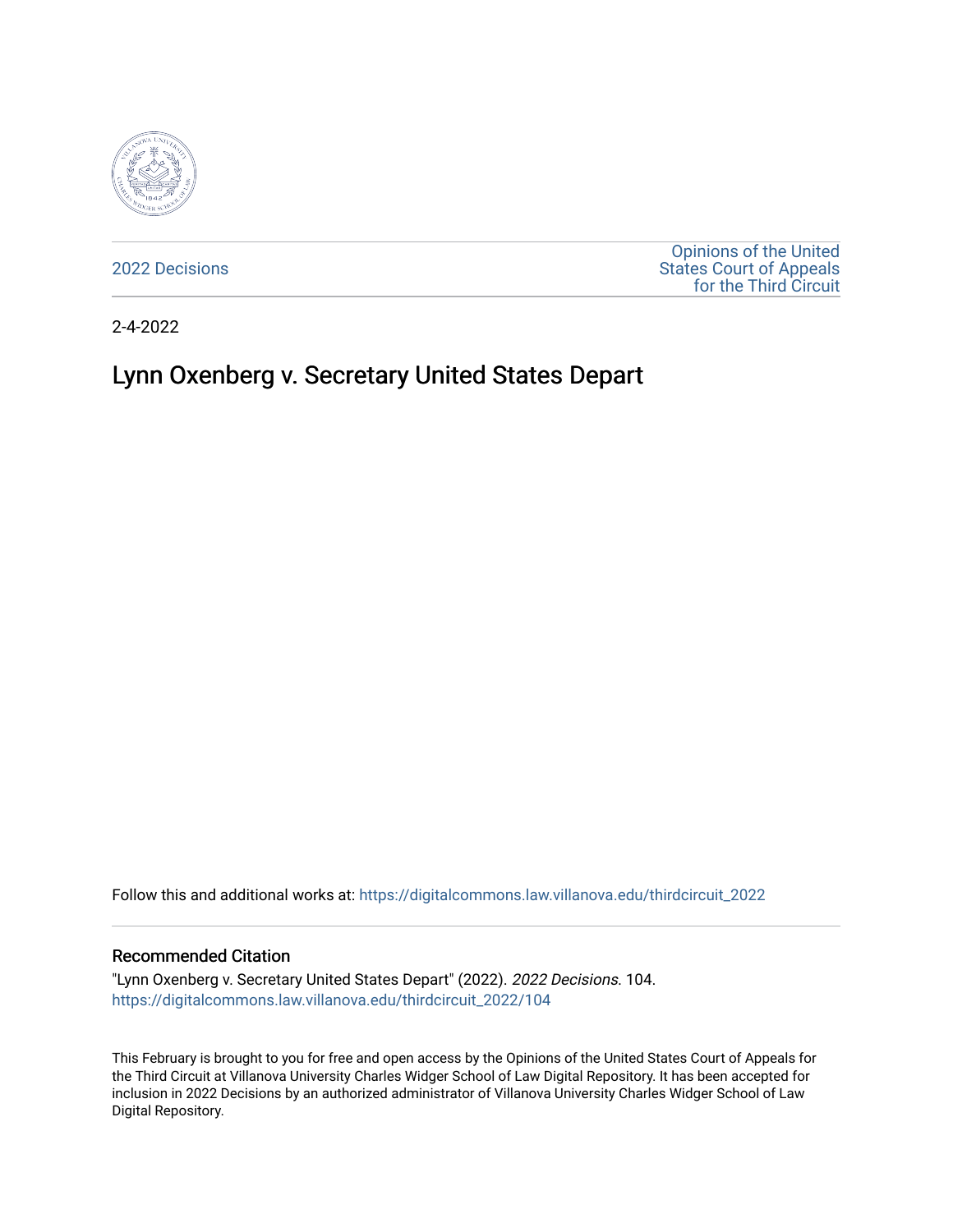# **NOT PRECEDENTIAL**

# UNITED STATES COURT OF APPEALS FOR THE THIRD CIRCUIT

 $\frac{1}{2}$ 

No. 21-1682  $\frac{1}{2}$ 

# LYNN OXENBERG; RONALD LEWIS, Appellants

v.

# SECRETARY UNITED STATES DEPARTMENT OF HEALTH AND HUMAN SERVICES

 $\overline{\phantom{a}}$ 

On Appeal from the United States District Court for the Eastern District of Pennsylvania (D.C. Civil No. 2:20-cv-00738) Senior District Judge: Cynthia M. Rufe

Submitted Pursuant to Third Circuit L.A.R. 34.1(a) January 28, 2022

 $\frac{1}{2}$ 

 $\frac{1}{2}$ 

Before: CHAGARES, Chief Judge, HARDIMAN and MATEY, Circuit Judges

(Filed: February 4, 2022)  $\frac{1}{2}$ 

OPINION\*

<sup>\*</sup> This disposition is not an opinion of the full Court and, pursuant to I.O.P. 5.7, does not constitute binding precedent.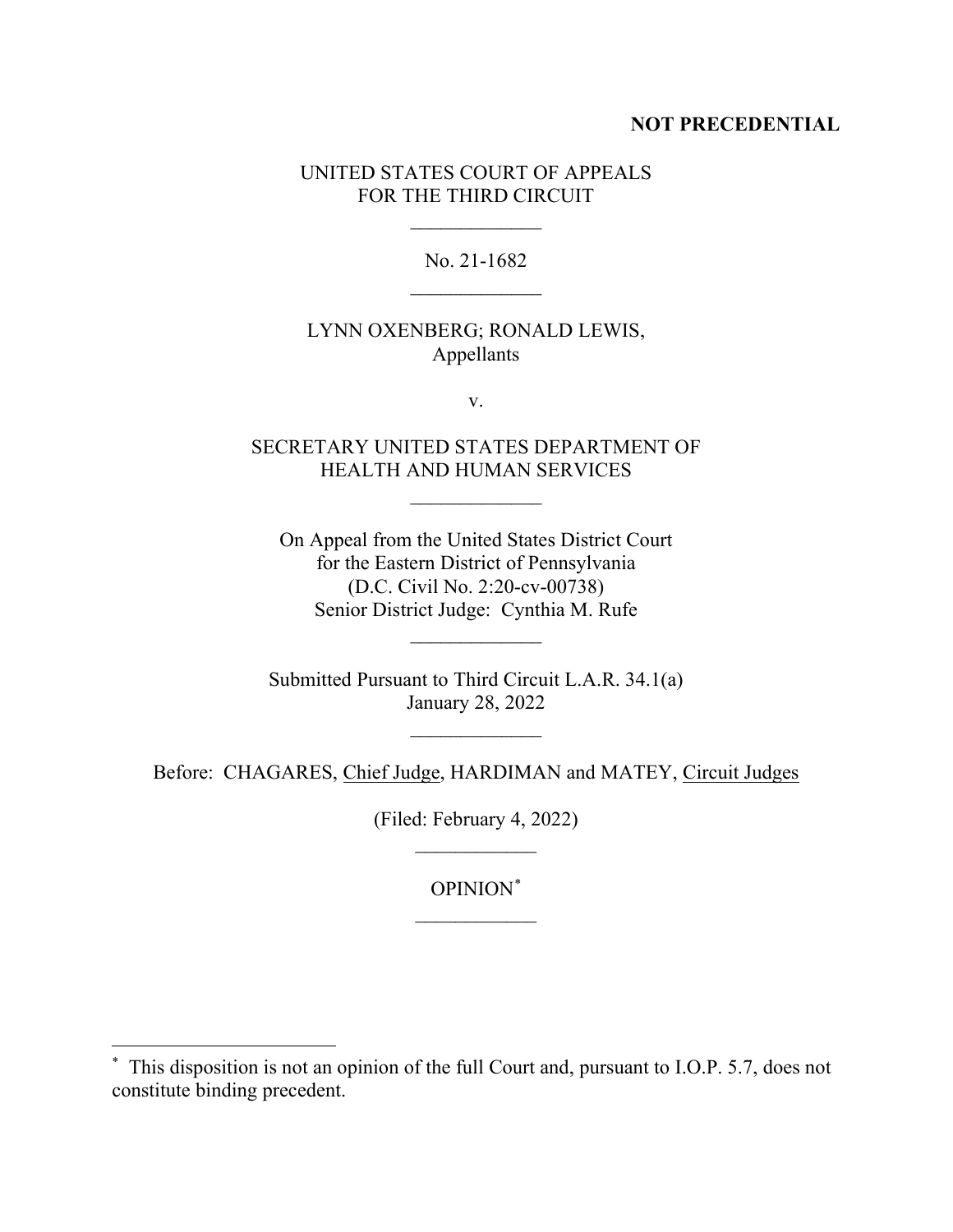#### CHAGARES, Chief Judge.

Appellants Lynn Oxenberg and Ronald Lewis brought this action pursuant to 42 U.S.C. § 405(g) seeking judicial review of the denial of their Medicare claims by the Secretary of Health and Human Services (the "Secretary"). The District Court dismissed the complaint under Federal Rule of Civil Procedure 12(b)(1) for lack of standing under Article III of the United States Constitution. For the reasons that follow, we will affirm the order of the District Court.

#### I.

We write primarily for the parties and recite only the facts essential to our decision. Oxenberg and Lewis suffer from a rare form of cancer, glioblastoma multiforme ("GBM"). Both receive tumor treatment field therapy ("TTFT"), a therapy proven effective at treating GBM. TTFT is exclusively offered by Novocure, Inc., which distributes TTFT under the brand name "Optune." Optune is a medical device that is rented to patients on a monthly basis.

Although durable medical equipment like Optune is covered by Medicare Part B, that coverage is not unqualified. See 42 U.S.C.  $\S$ § 1395k(a); 1395x(s)(6). Medicare may only pay for items and services that are deemed "reasonable and necessary" to the patient's treatment. 42 U.S.C. § 1395 $y(a)(1)(A)$ . Congress has delegated this determination to the Secretary. See 42 U.S.C. § 1395ff(a); Heckler v. Ringer, 466 U.S. 602, 617 (1984). The Secretary has defined "reasonable and necessary" as (1) safe and effective, (2) not experimental, and (3) appropriate in context of the patient's medical need. See Medicare Program Integrity Manual ("MPIM") § 13.5.4. If a claim is denied,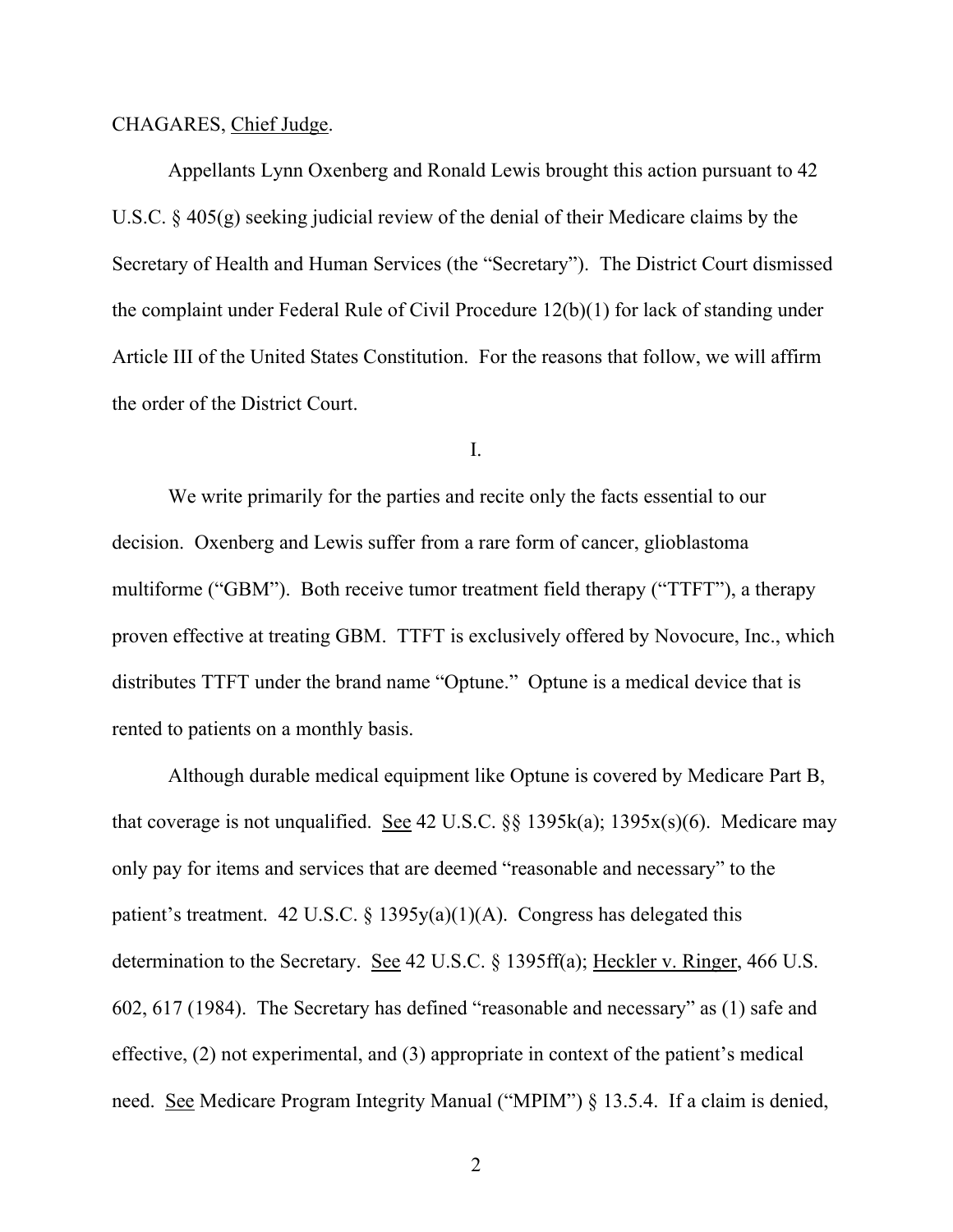the beneficiary may appeal through a multi-level process. We will not set forth the administrative process here, as it is known to the parties. If the beneficiary receives an unfavorable decision after exhausting administrative remedies, the beneficiary may file a complaint in federal district court seeking judicial review of the denial. See 42 U.S.C. §§ 1395ff(b), 405(g); 42 C.F.R. § 405.1132.

Even if coverage is ultimately denied, the beneficiary is not necessarily responsible for the cost of a non-covered treatment. If neither the supplier nor the beneficiary knew or had reason to know that the treatment would not be covered, Medicare will bear the cost. See 42 U.S.C. § 1395pp(a); 42 C.F.R. § 411.400(a). This limitation on liability, which the plaintiffs refer to as the Medicare "mulligan," applies only once: after the mulligan is used, the beneficiary and the supplier are on notice that coverage will be denied in the future. See 42 U.S.C. § 1395pp(a). The mulligan also does not apply if either the beneficiary or the supplier had reason to know that coverage would be denied, in which case, the supplier bears the cost. See id. § 1395pp(b). To protect against this risk, a supplier may issue an Advance Beneficiary Notice informing the beneficiary that Medicare is unlikely to cover the claim. See 42 C.F.R.  $\S$  411.404(a)– (b). Medical device suppliers are also subject to additional regulation when shifting liability. <u>See</u> 42 U.S.C. § 1395m(j)(4). If both the beneficiary and supplier know or have reason to know a claim will be denied, the beneficiary is personally liable. See id.  $§ 1395pp(c).$ 

When Oxenberg and Lewis were prescribed TTFT, a Local Coverage Determination ("LCD") in effect — LCD L34823 — provided that coverage for TTFT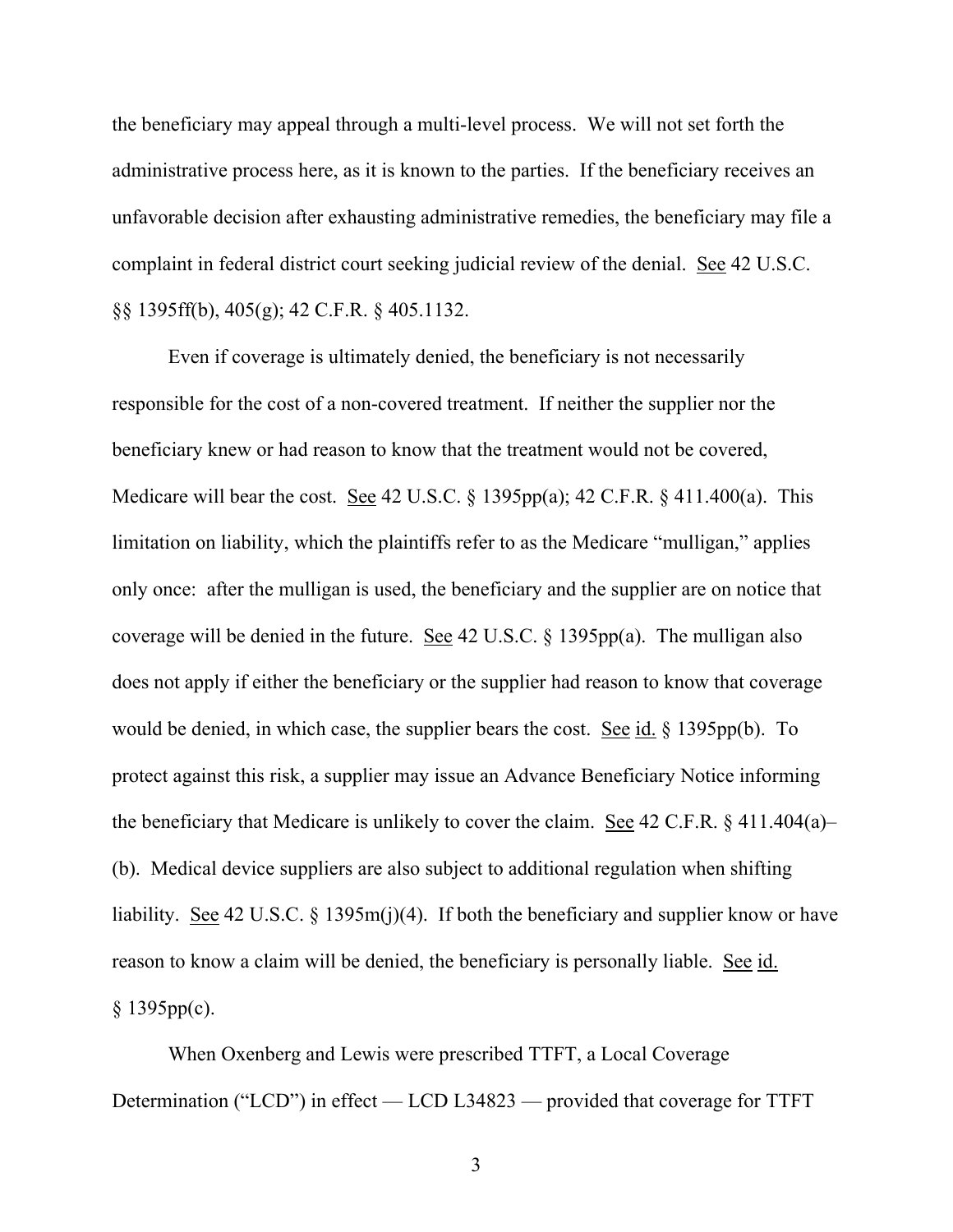would be categorically denied as not reasonable and necessary to the treatment of GBM. Both Oxenberg's and Lewis's monthly claims were initially denied under this LCD. Oxenberg appealed each denial, and although the facts for each claim were largely identical, all but one ALJ approved coverage. Lewis submitted two claims, which were denied, and appealed both denials. One ALJ approved coverage, and the other upheld the denial. ALJs are not bound by LCDs, which are developed by Medicare contractors, but they must give "substantial deference" to the LCD if it is applicable. 42 C.F.R. § 405.1062(a). If they depart from the LCD, ALJs "must explain the reasons why the policy was not followed." 42 C.F.R. § 405.1062(b).

The ALJs who denied Oxenberg's and Lewis's claims reasoned that, although the LCD may be outdated, they could only depart from the LCD on a case-specific basis but lacked authority to disregard an LCD as medically unsupported. These unfavorable decisions concluded that Novocure knew, or should have known, that Medicare would not cover TTFT and therefore held Novocure responsible for the cost.

In September 2019, LCD L34823 was revised to cover TTFT for newly diagnosed GBM patients. The new LCD provides for continued coverage for newly diagnosed<sup>1</sup> GBM patients as long as the patient receives a timely reevaluation from the patient's doctor and uses the device for an average of eighteen hours per day.

After exhausting the administrative appeals process, Oxenberg and Lewis filed this action seeking judicial review of their denied TTFT claims. Although the Secretary

<sup>&</sup>lt;sup>1</sup> The revised LCD L34823 does not cover treatment for recurrent GBM.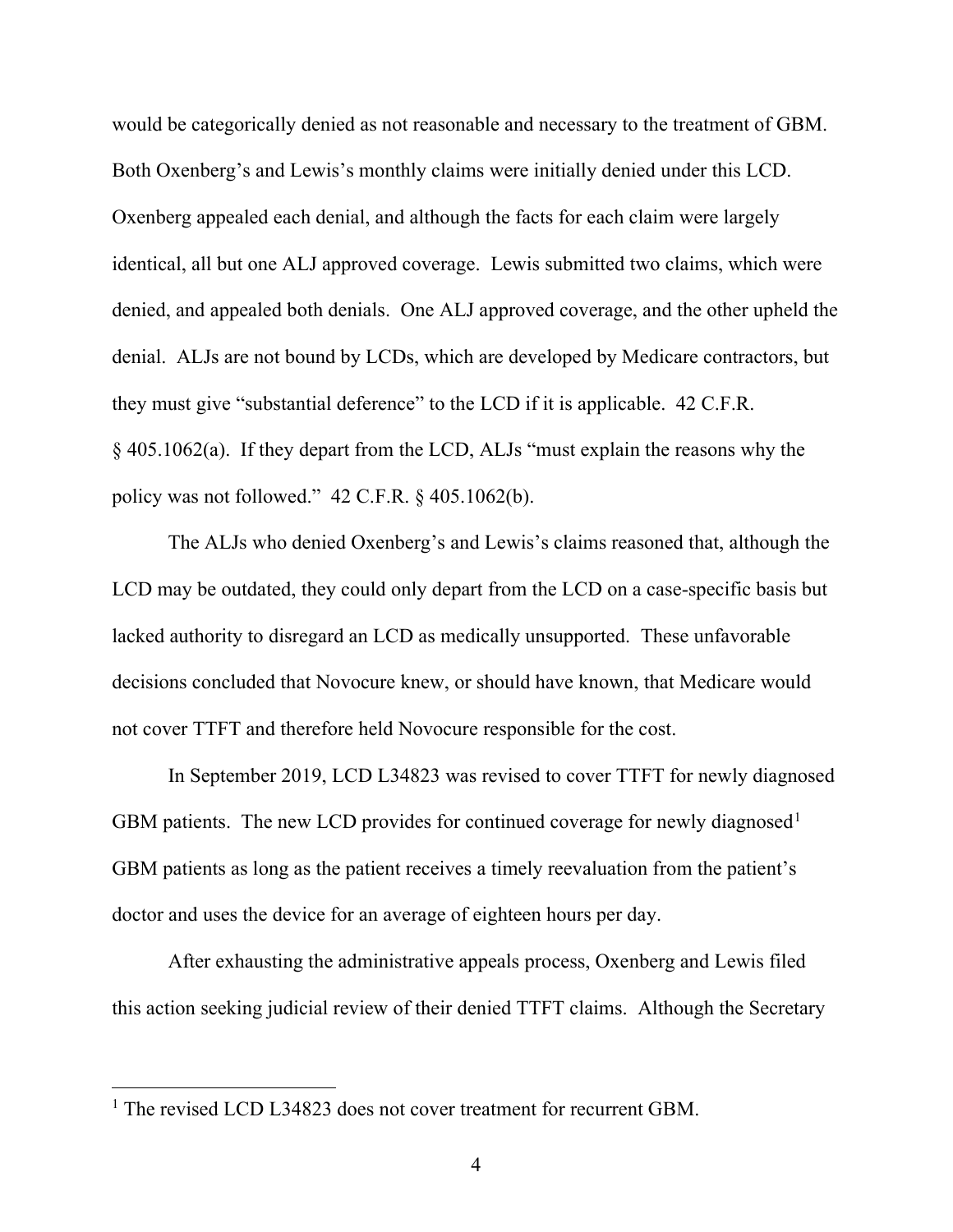did not initially contest jurisdiction, on November 13, 2020, the Secretary filed a motion to dismiss for lack of jurisdiction. The District Court dismissed the Complaint for lack of jurisdiction under Rule 12(b)(1), reasoning that the plaintiffs had neither suffered a concrete injury nor faced an imminent risk of future injury. Oxenberg and Lewis timely appealed.

# $II.<sup>2</sup>$

The plaintiffs invoked the District Court's jurisdiction under 42 U.S.C.  $\S$ § 405(g) and 1395ff(b)(1)(A), but the District Court held that it lacked jurisdiction because Oxenberg and Lewis had not alleged that they suffered a cognizable injury sufficient for standing under Article III of the Constitution.

Article III limits the federal courts to adjudication of "Cases" and "Controversies." U.S. Const. art. III, § 2, cl. 1. "Courts enforce the case-or-controversy requirement through . . . several justiciability doctrines [,]" one of which is standing. Toll Bros. v. Twp. of Readington, 555 F.3d 131, 137 (3d Cir. 2009). Standing has three irreducible elements: "[t]he plaintiff must have (1) suffered an injury in fact, (2) that is fairly traceable to the challenged conduct of the defendant, and (3) that is likely to be redressed by a favorable judicial decision." Spokeo, Inc. v. Robins, 578 U.S. 330, 338 (2016). The plaintiff bears the burden of establishing each of these elements. Id.

To establish the first element — that the plaintiff has suffered an injury in fact —

<sup>&</sup>lt;sup>2</sup> We have appellate jurisdiction over the District Court's dismissal of the complaint under 28 U.S.C. § 1291. Our review of a district court's order granting a motion to dismiss for lack of standing is plenary. See Toll Bros. v. Twp. of Readington, 555 F.3d 131, 137 (3d Cir. 2009).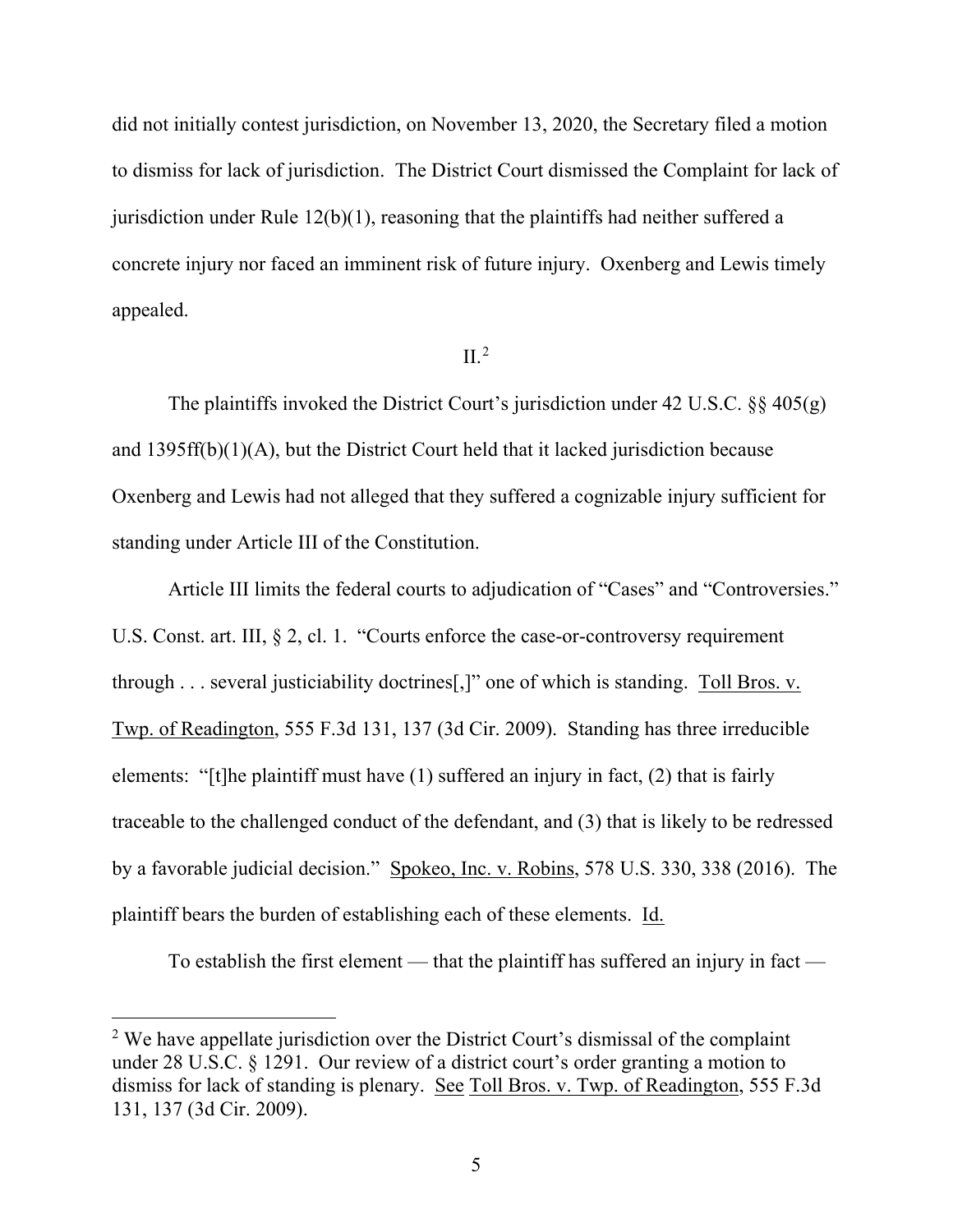the plaintiff must allege an "invasion of a concrete and particularized legally protected interest" resulting in harm that is "actual or imminent," not "conjectural or hypothetical." Blunt v. Lower Merion Sch. Dist., 767 F.3d 247, 278 (3d Cir. 2014) (quoting Lujan v. Defenders of Wildlife, 504 U.S. 555, 560 (1992)). Concrete injuries must be "'real[]' and not 'abstract.'" Spokeo, 578 U.S. at 340 (quoting Webster's Third International Dictionary 472 (1971)).

The plaintiffs have suffered no tangible, economic injury as a result of their denied claims. Both Oxenberg and Lewis still received TTFT, the cost of which was borne by Novocure. However, the plaintiffs argue that they have sustained statutory injuries — a violation of their entitlement to have Medicare pay for their treatment and the loss of their Medicare "mulligan" — and face an imminent risk of future denials for which they will be personally liable. We address each in turn.

## A.

The plaintiffs first contend that they have a statutory right to have Medicare, as opposed to Novocure, pay for their treatment. The District Court recognized that the plaintiffs had indeed alleged an intangible injury — that Novocure and not Medicare was held financially responsible — but concluded that this injury could not satisfy the requirements of Article III because it was not concrete. To be sure, so long as they are concrete, intangible injuries can suffice for Article III purposes. See Spokeo, 578 U.S. at 340. The Supreme Court has explained that "because Congress is well positioned to identify intangible harms that meet minimum Article III requirements, its judgment is also instructive and important." Id. at 341. But although Congress may "'elevate to the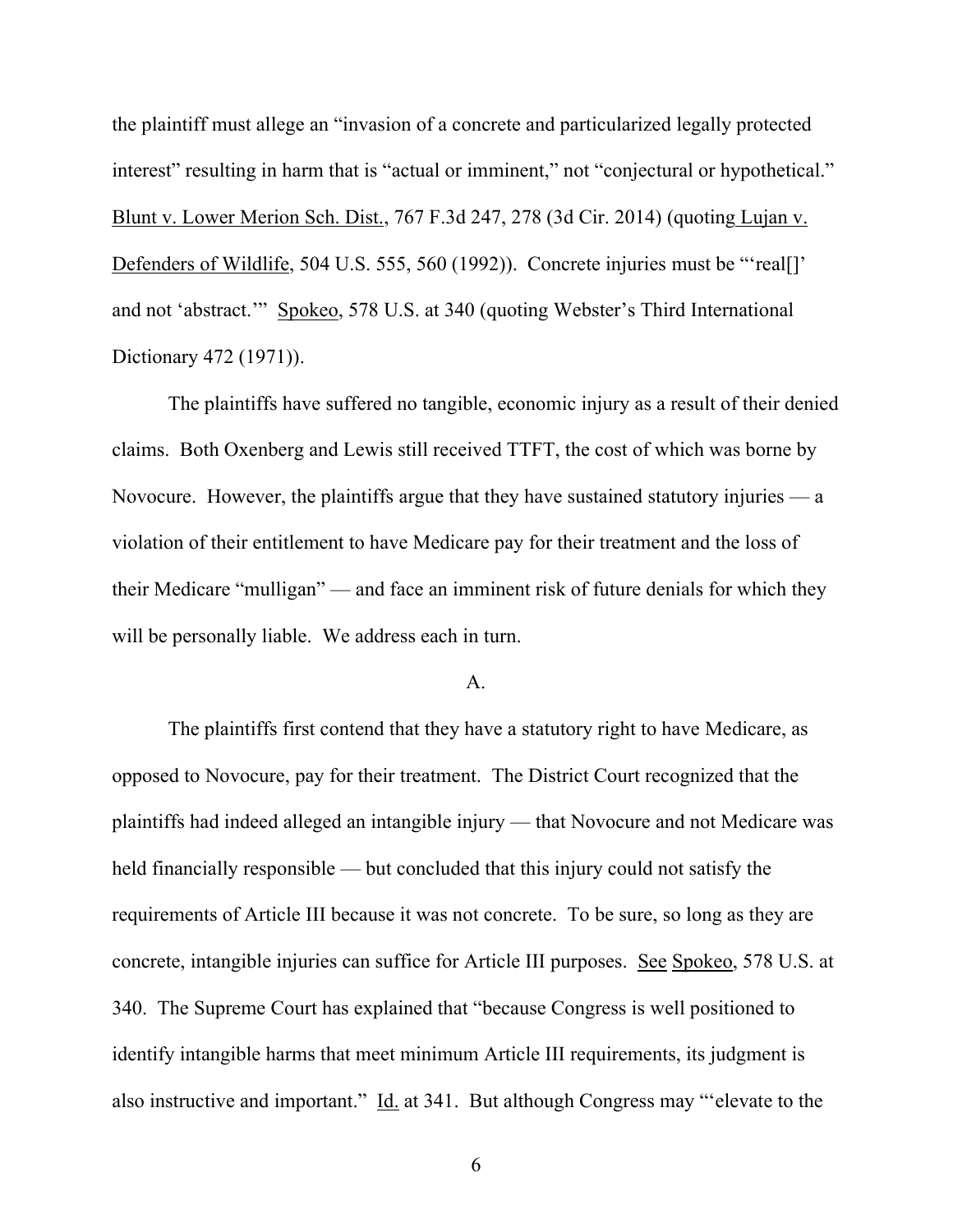status of legally cognizable injuries concrete, de facto injuries that were previously inadequate in law,' . . . Congress's creation of a statutory prohibition or obligation and a cause of action does not relieve courts of their responsibility to independently decide" whether the plaintiff has Article III standing. TransUnion LLC v. Ramirez, 141 S. Ct. 2190, 2205 (2021) (quoting Spokeo, 578 U.S. at 341).

In a factually similar case involving a patient whose TTFT claim was denied under the old version of LCD L34823, the Court of Appeals for the Seventh Circuit concluded that "Congress, in enacting Medicare, did not endow an individual with a substantive right to payment by Medicare each and every time they submit a claim." Prosser v. Becerra, 2 F.4th 708, 714 (7th Cir. 2021). In Prosser, the court explained that although Congress created a cause of action for beneficiaries to seek judicial review of denials, "mere use of that process cannot, in and of itself, create an injury in fact." Id.

The Supreme Court recently addressed a similar issue in Thole v. U. S. Bank N.A, 140 S. Ct. 1615 (2020), in which the plaintiffs had alleged an intangible but not concrete injury. The plaintiffs, who were retirees, lacked standing to bring an ERISA claim against the fiduciaries managing their retirement plan because they lacked a "concrete stake" in the outcome of the litigation.  $\underline{Id}$  at 1620. Regardless of whether the plaintiffs won or lost their case, they would be entitled to the same pension benefits. See id. at 1619. So too in this case. Regardless of whether the plaintiffs' claims under the old version of LCD L34823 were denied in error, Oxenberg and Lewis were entitled to and received TTFT at no cost to them and have not identified a concrete injury.

Oxenberg and Lewis relatedly argue that the loss of their Medicare "mulligan," the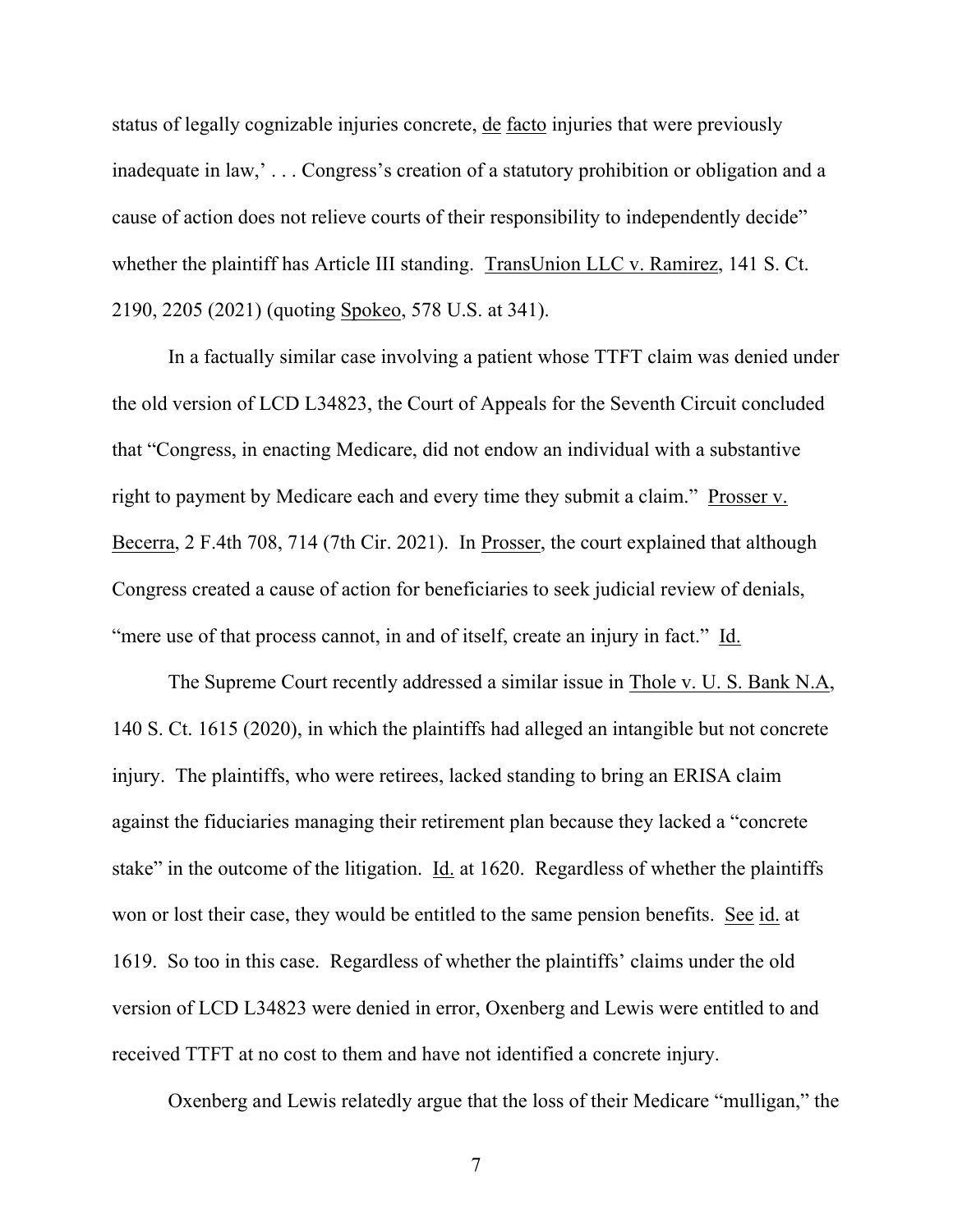one-time limitation of liability under § 1395pp, constitutes an actual, concrete injury. Section 1395pp provides that, after issuing a claim denial, the Secretary will notify the beneficiary and the provider that "in the case of comparable situations arising thereafter with respect to such individual or such provider . . . , each shall, by reason of such notice . . . , be deemed to have knowledge that payment cannot be made for such items or services or reasonably comparable items or services." 42 U.S.C. § 1395pp(a) (emphasis added); see also id. § 1395(b). In denying Oxenberg's and Lewis's claims, both ALJs attributed the denials to their lack of authority to disregard the old version of LCD L34823, which they conceded was outdated and did not reflect the latest research. There is nothing in the complaint or the coverage denials at issue in this case to suggest that either Oxenberg or Lewis has reason to believe that, on the basis of the prior denial, they know or should reasonably know that future claims under the new LCD will be denied. To say that the plaintiffs have lost their "mulligan" on the basis that they received a rejection under an LCD that has since been significantly amended amounts to speculation.<sup>3</sup>

## B.

The plaintiffs further argue that they face an imminent risk of future injury because they may now be held personally liable for future denials. An imminent risk of future injury can satisfy Article III standing requirements. See Lujan, 504 U.S. at 564

<sup>&</sup>lt;sup>3</sup> The plaintiffs note that knowledge "can come from any source," including the denial itself. Pl. Br. 32. But the plaintiffs do not explain how past denials based on the prior version of LCD L34823 would charge them with knowledge that future claims could be denied under the revised LCD.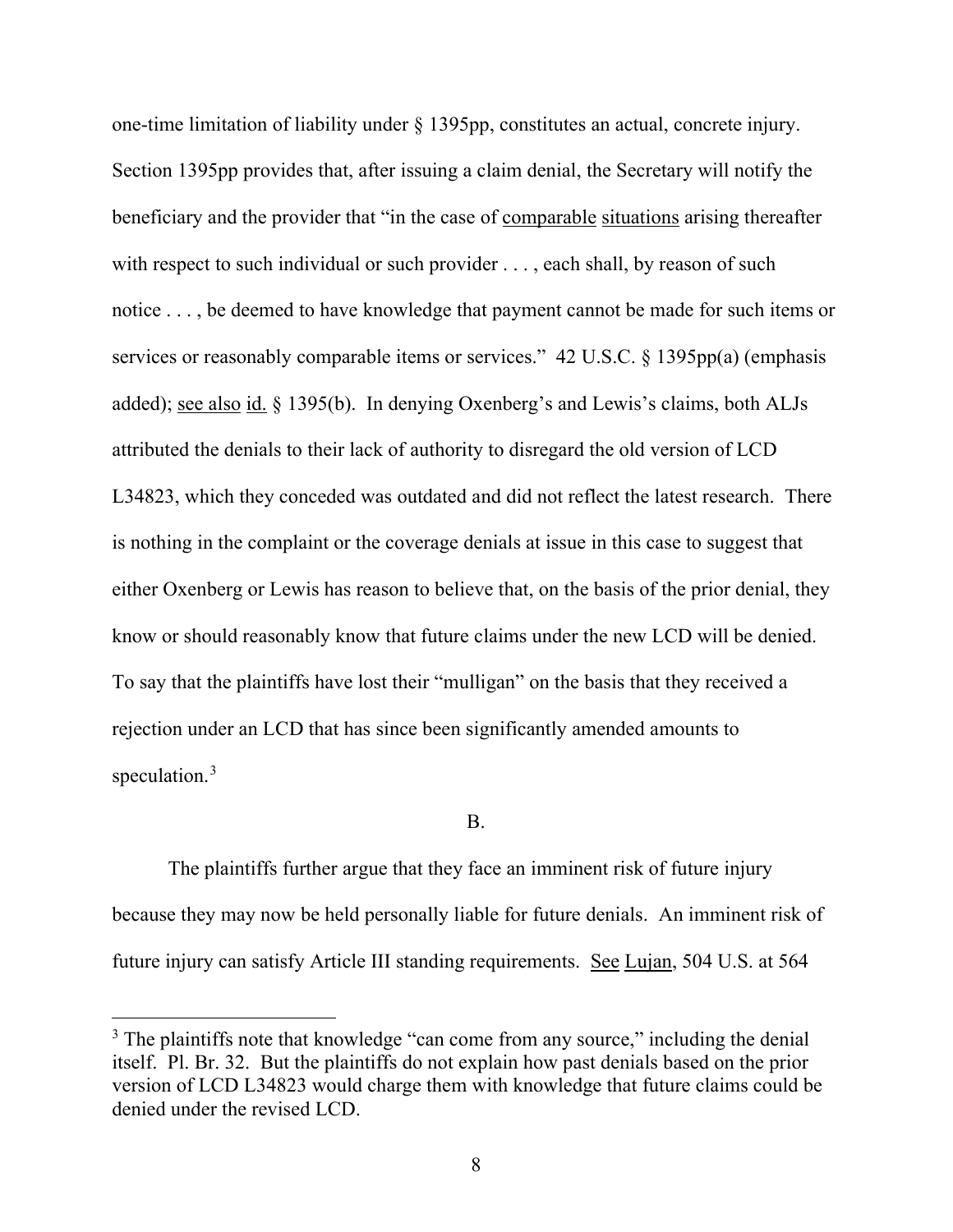n.2. The District Court concluded, however, that the plaintiffs' risk of future injury was too speculative to satisfy the requirements of Article III. We agree.

This argument suffers from the same problem as the plaintiffs' argument that they have standing based on their lost "mulligan." "[F]atal" to this argument is Medicare's revision of LCD L34823. Prosser, 2 F.4th at 715–16. The plaintiffs' claims were denied under the prior version of LCD L34823, which categorically denied coverage for TTFT as not reasonable and necessary. The new LCD "provides that [TTFT] is presumed reasonable and necessary for the treatment of glioblastoma." Id. at 716. That is a very significant policy change, and neither the complaint nor the underlying coverage denials suggest that Oxenberg or Lewis would not have future TTFT claims covered.<sup>4</sup> To be held personally liable for future claims, Oxenberg and Lewis would need to first be denied coverage under the new LCD. The Secretary would then need to find that, as a result of their prior denial under the old LCD, they were on notice future claims under the new LCD would likely be denied. That is too speculative and attenuated to constitute an injury in fact.<sup>5</sup>

<sup>&</sup>lt;sup>4</sup> In denying Lewis's claim, the ALJ noted that Lewis may not qualify for coverage under the new LCD L34823. But at that time the new LCD was not finalized; documentation was missing from the administrative record, and the ALJ's denial did not analyze whether Lewis would be entitled to coverage for continuing treatment.

<sup>&</sup>lt;sup>5</sup> The plaintiffs have also moved this Court to take judicial notice of an ALJ decision in another TTFT case, in which the ALJ held a beneficiary personally liable notwithstanding the lack of written notice. Because our decision does not depend on whether Oxenberg and Lewis could potentially be held liable for future denied claims without written notice from Novocure, we need not take notice of that decision, and the motion is denied.